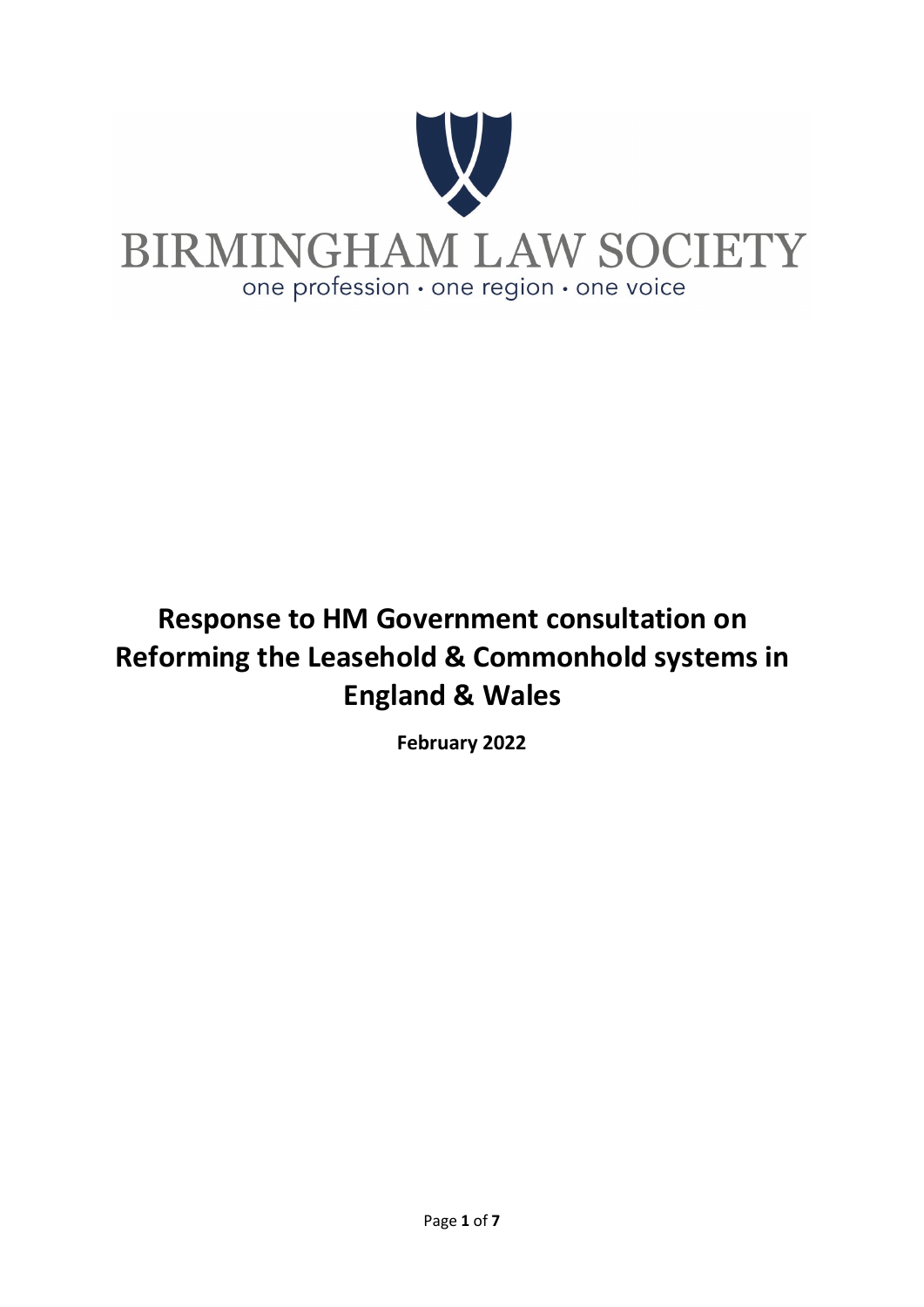# **Response of the Property & Development Committee of the Birmingham Law Society to the consultation on Reforming Leasehold & Commonhold systems in England & Wales**

This response has been prepared by the Property & Development Committee of the Birmingham Law Society. The Society is the largest local law society with some 5,000 members. The response represents the collective view of the Property & Development Committee whose members are specialist lawyers practising in all aspects of the property & development law and are from all branches of the legal profession.

#### **Introduction**

It should be noted that the members of the Committee are not freeholders, managing agents, lay individuals or owners of a leasehold interest. However, the members frequently advise on and conduct transactions involving leasehold and freehold property and have regular dealings with management companies. As a result, we contribute to this debate on behalf of the wider conveyancing community.

#### **Question 1**

#### **Non-residential limit for collective enfranchisement to be 50%**

The Committee would strongly support this limit

#### **Question 2**

**Do you support or oppose a 50% non-residential unit limit for collective enfranchisement?**

At present no more than 25% of the internal floor area, excluding common areas is allowed in non-residential use e.g., shops or offices. We would strongly support the increase to 50% as it will assist leaseholders of flats in mixed use buildings. It would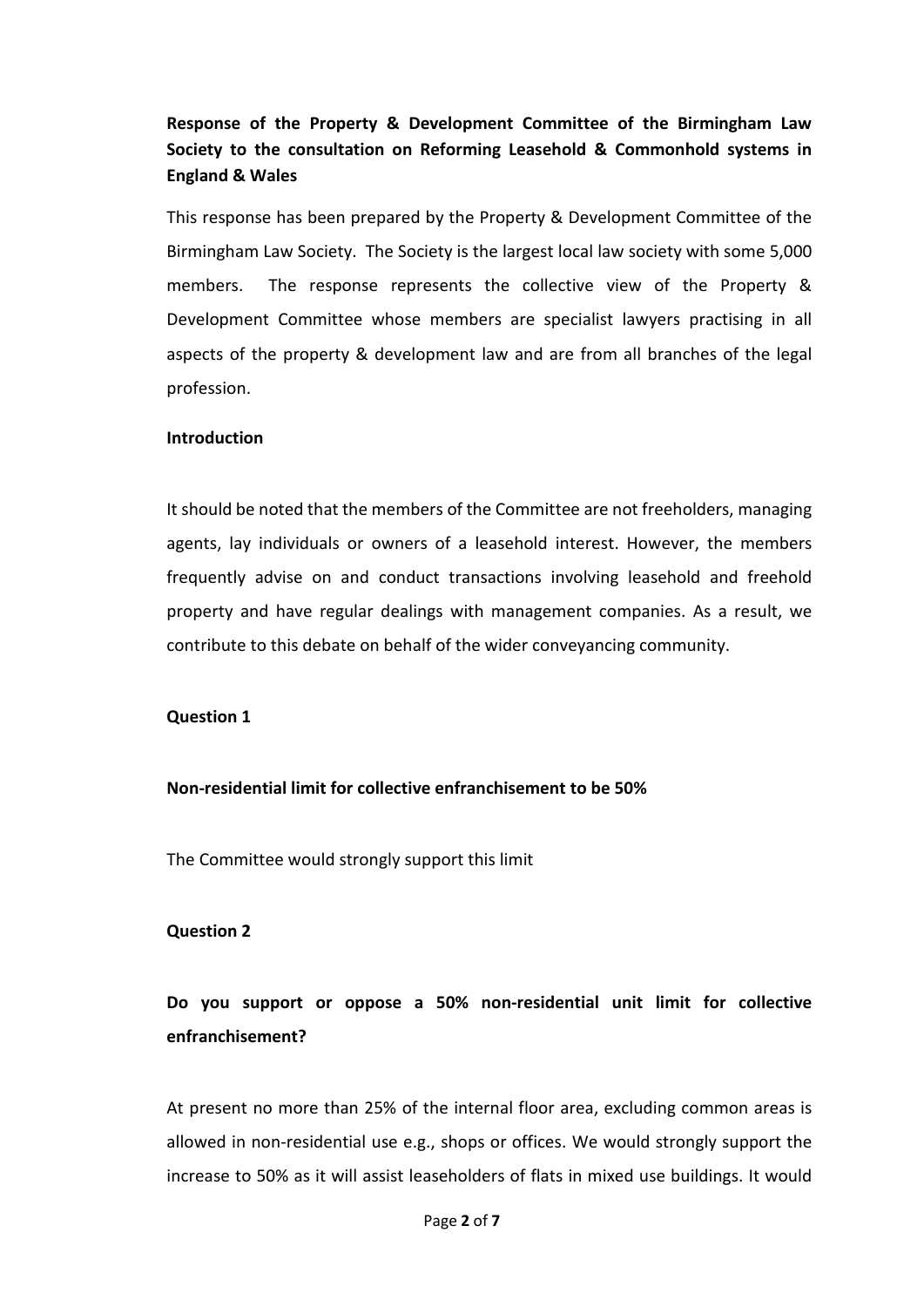mean that in future leaseholders would only be excluded from enfranchisement if the non-residential part of the building exceeds 50% of the total internal floorspace. Many leaseholders wish to obtain the freehold and manage the building but are prevented because of the current limit of 25% but if the Government were to change the limit it could improve the choice they have over how they own and manage their properties.

The increase could promote fairness and transparency for homeowners and increase choice for those leaseholders who wish to take a greater role in the ownership of their properties.

# **Question 3**

# **If new limit were 50%, would you buy the freehold?**

It could certainly benefit leaseholders to purchase the freehold but with limitations if there is a mixed property situation as it would need more detail as to how the mixeduse arrangement would work. For example, how would the system work if there were not enough qualifying tenants to take over the management or ownership?

There is also a cost involved in purchasing the freehold and, therefore, even if a tenant qualifies to purchase, they may not have the funds to do so. There is an argument that the leaseholders may lack the expertise to adequately fulfil the management functions that are needed. It is an onerous responsibility to manage a building and it may be that the owners would have to employ professional managing agents which would add to cost.

# **Question 4**

Please see above.

# **Question 5**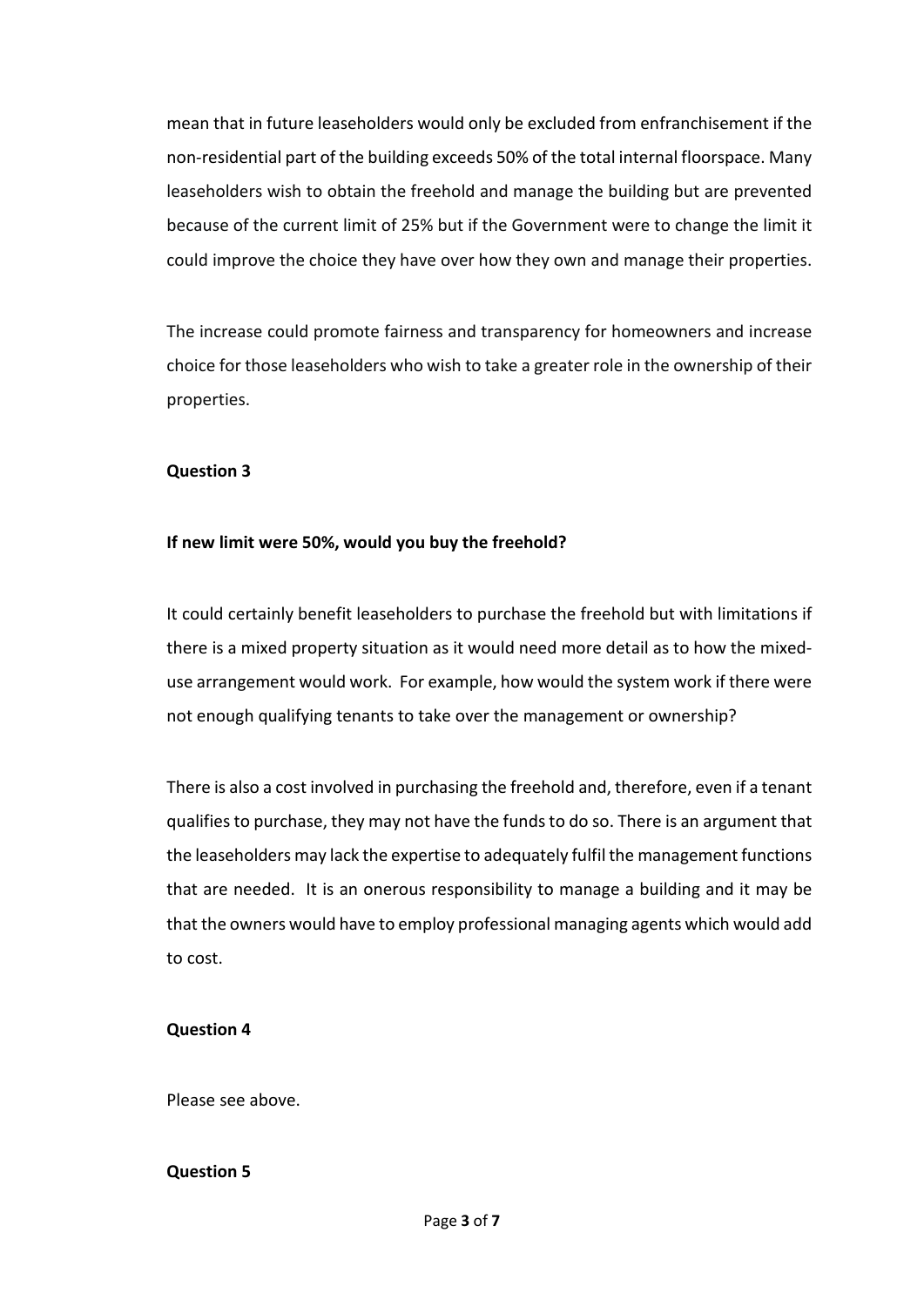**Are any individuals, organisations, or types of properties that you believe should be exempt from the proposed increase in the non-residential limit to 50%?**

Potentially accommodation leased to employees or staff whereby the properties are for the use of others such as National Trust properties and other trusts. The reason that these properties are in trust is for the benefit of others not just for the freeholders.

# **Question 6**

Please see the responses to questions 3 and 4 above

#### **Question 7**

Please see responses to questions 3 and 4 above.

#### **Questions 8 & 9**

# **Mandatory leaseback to reduce the cost of enfranchisement, do you agree?**

We agree in principle to introducing an option to assist. This may reduce the price payable for enfranchisement and make it more affordable and accessible for leaseholders to enfranchise and potentially make it cheaper. Combined with the proposed 50% non-residential limit, this could increase the number of leaseholders who can exercise their right to enfranchise. Again, this must be tempered by the fact that many leaseholders may not have the expertise to take on the management of a building without a management company being employed which could increase costs.

# **Questions 10, 11 & 12**

These questions have already been partially addressed in the earlier responses above.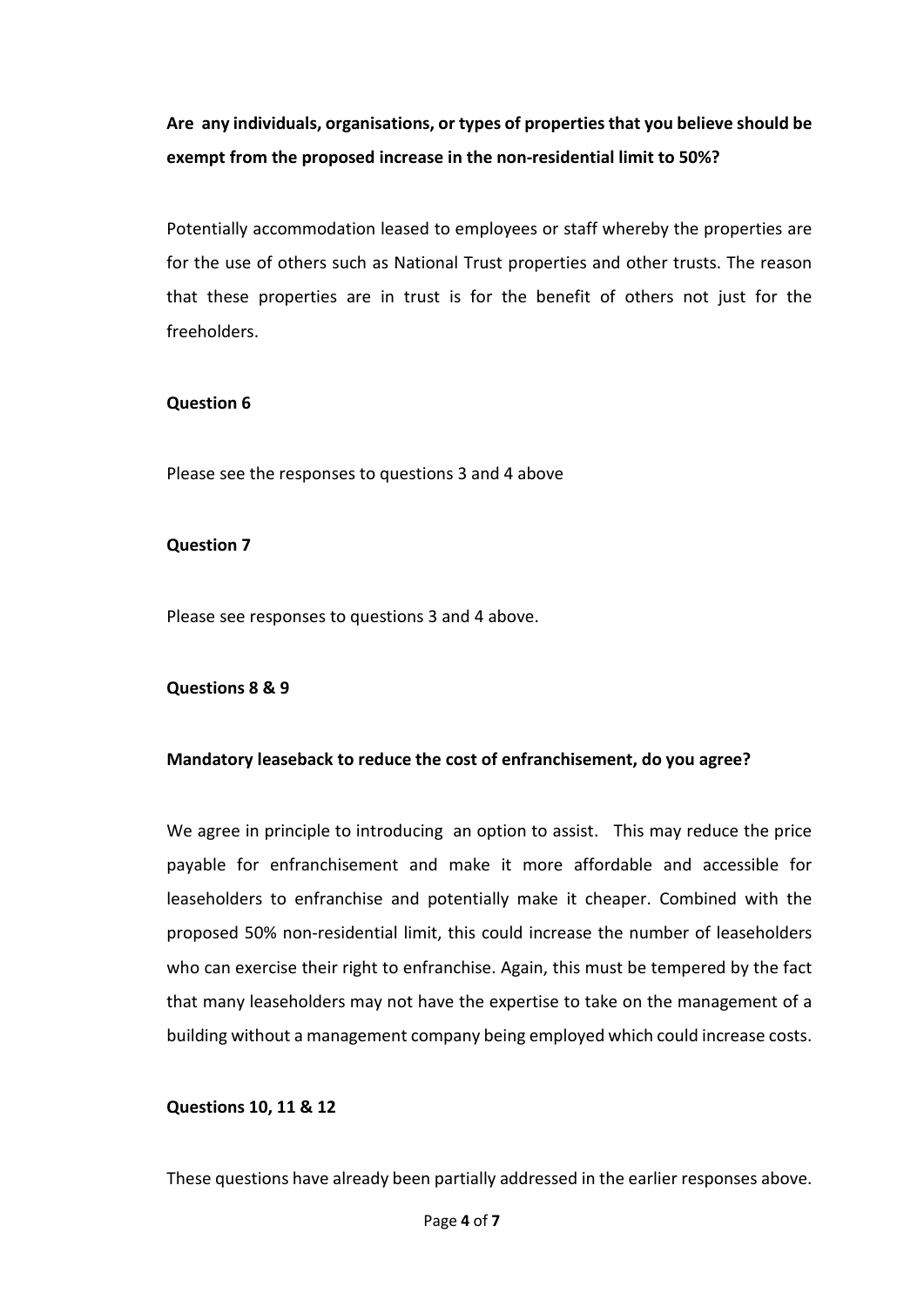However, we believe that it could address the imbalance. The most significant issue would still be repair and maintenance. At present the landlord can retain certain management responsibilities and a residents management company can be responsible for all other management responsibilities previously held by the landlord including management of the residential units and common parts.

The current law excludes premises from the right to manage if non-residential parts of the building exceed 25% of the total internal floor area.

One of the issues that owners said was they did not proceed with a right to manage claim due to mixed use and the complexities particularly where there is a majority residential use. There has to be a balance between the interest of other occupiers in a residential situation and occupiers such as commercial tenants of shops. More detail would need to be supplied by the Government before it could be decided if it would be a benefit or detriment to leaseholders to manage mixed property particularly where there is a lack of expertise and managing agents would need to be involved which would add to the cost.

# **Question 13**

#### **Should landlords' votes be capped at 1/3rd of total leaseholder votes?**

We would support this proposal but not all leaseholders would be engaged with management so the overall votes would be affected.

# **Question 14**

**In shared ownership leases with an initial repaid period, should providers have a right to vote?**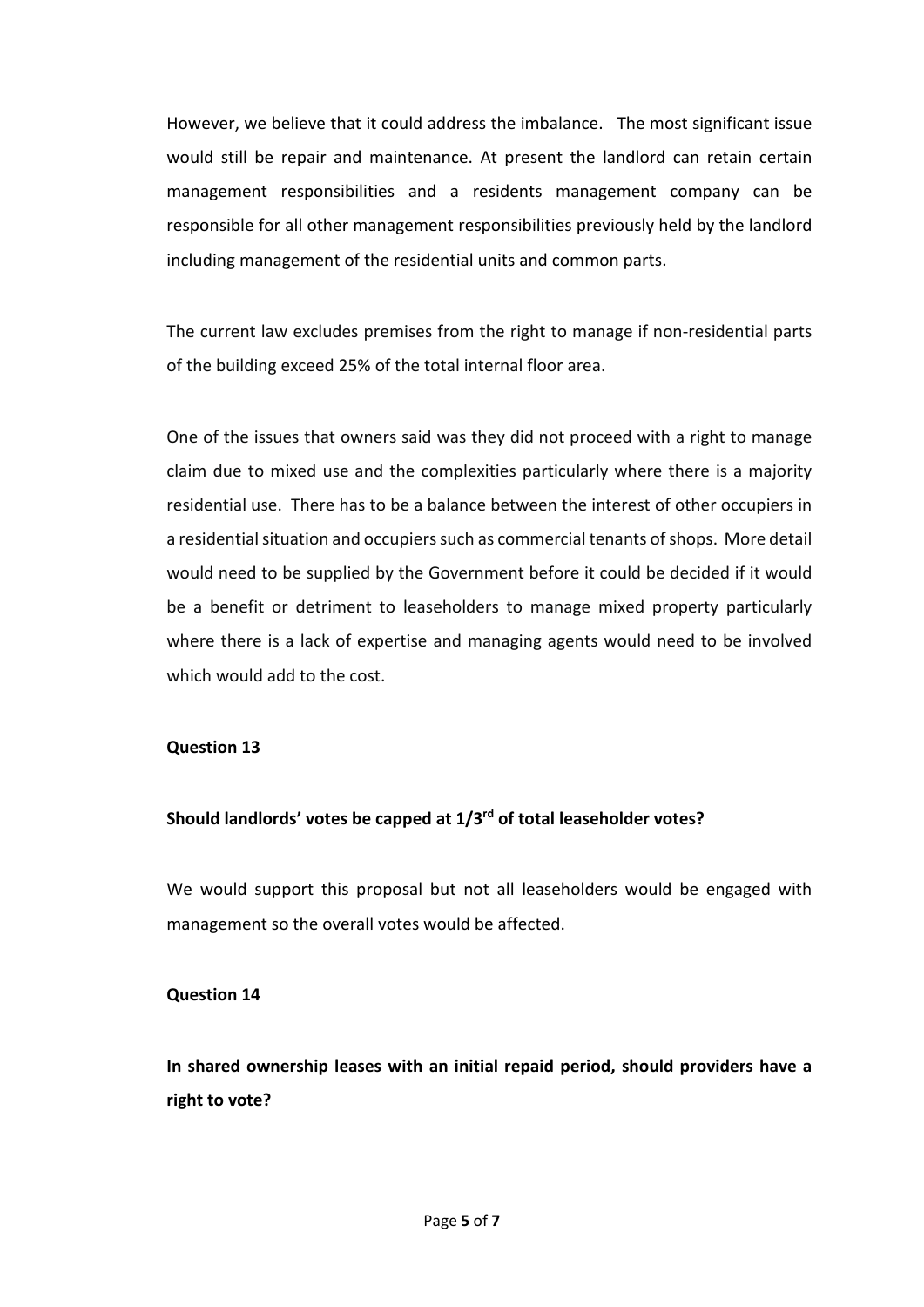We would in principle support this suggestion. Shared ownership providers such as housing associations would still have a hold over the property due to the ownership of their proportional share.

#### **Question 15**

# **Should shared ownership providers be able to delegate decision making to the shared owner?**

We would support the shared ownership delegation but again this would need more information as to how it would work. It would provide more involvement to the shared owner as if they were the freeholder but in view of the different share in all shared ownership properties then there may be an uneven balance.

#### **Question 16**

#### **Level of fee for a Commonhold Unit Information Certificate?**

In view of the charges that management companies make at present a fee of £150 to £200 would appear to be reasonable. It is unreasonable to expect management companies to charge less as there are updated accounts and up to date information that has to be collated. The risk would be that if the forms were not able to be collated and there is more than one form then the management companies would charge for each form. The Government need to ensure that ALL information is on the new form and includes items such as fire risk assessment and asbestos reports as part of the pack and that these are not charged for separately.

#### **Question 17**

#### **Should there be a sanction of no fee if deadline for providing certificate is missed?**